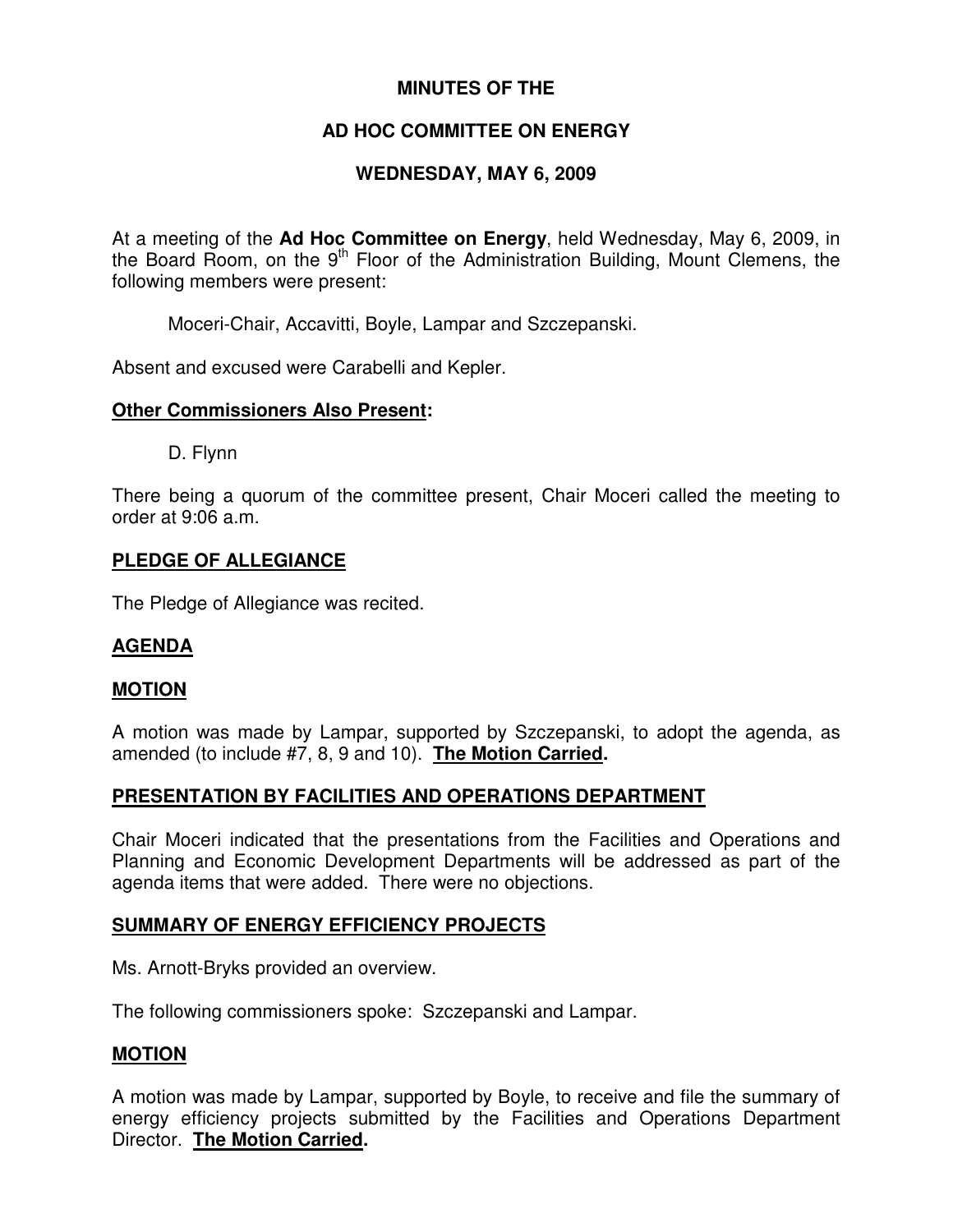## **AUTHORIZATION TO ENROLL IN REBUILD MICHIGAN PROGRAM FOR PURPOSE OF CONDUCTING TECHNICAL ENERGY ANALYSIS ON SEVERAL COUNTY BUILDINGS**

## **MOTION**

A motion was made by Szczepanski, supported by Lampar, to authorize enrollment in the Rebuild Michigan Program for the purpose of conducting a technical energy analysis for the following buildings: County Building, Court Building, Jail, Southeast Health Center and VerKuilen Building and forward to the Planning and Economic Development Committee.

The following commissioners spoke: Boyle and Moceri.

Chair Moceri called for a vote on the motion and **The Motion Carried.**

Ms. Zardis addressed agenda item #10 first.

## **AUTHORIZE DEPARTMENT OF PLANNING AND ECONOMIC DEVELOPMENT TO COORDINATE PREPARATION OF ENERGY EFFICIENCY AND CONSERVATION BLOCK GRANT PROPOSAL**

Ms. Zardis provided an overview of the Energy Efficiency and Conservation Block Grant Proposal.

The following commissioner spoke: Szczepanski.

## **MOTION**

A motion was made by Szczepanski, supported by Lampar, to authorize the Planning and Economic Development Department to coordinate the preparation of the EECBG Proposal in time for the June 25 deadline and forward to the Planning and Economic Development Committee. **The Motion Carried.**

### **RELEASE OF RFP FOR CONSULTANT TO ASSIST COUNTY IN DEVELOPING MANDATORY ENERGY EFFICIENCY CONSERVATION STRATEGY**

Ms. Zardis provided an overview and distributed a list of possibilities for Macomb County.

The following commissioners spoke: Szczepanski, Lampar and Boyle.

#### **MOTION**

A motion was made by Szczepanski, supported by Boyle, to authorize the Purchasing Manager and Ms. Zardis to talk to other communities about their ideas and begin the process of preparing an RFP and report back.